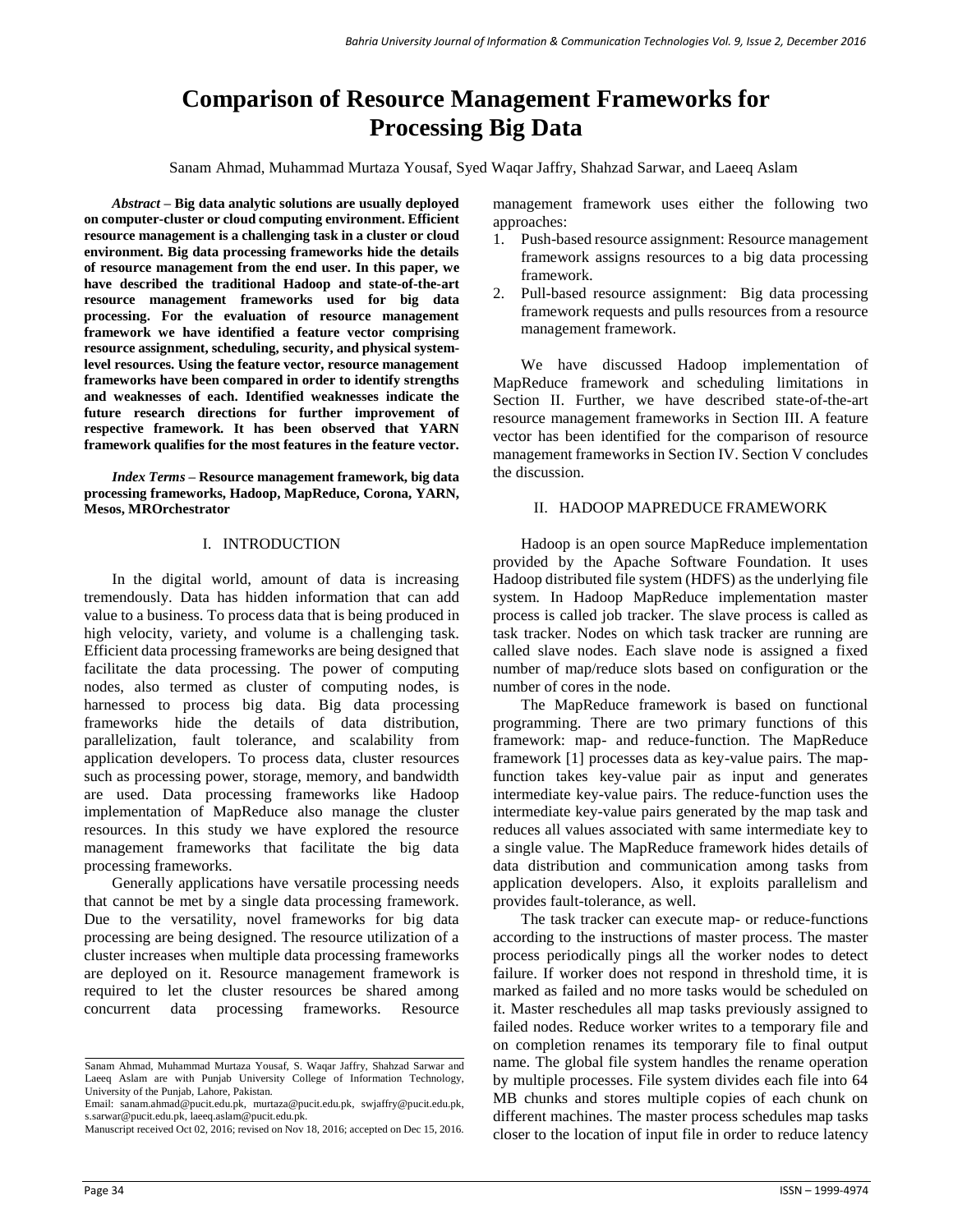and to conserve network bandwidth. First, it tries to schedule a map task on machine containing a replica of the corresponding data. If the machine containing replica is not idle, then it looks for another idle machine in the rack, then in the same network switch and so on for scheduling map task. MapReduce framework schedules multiple copies of a task if there are free slots/resources available. If any copy of the task is completed then task is marked as completed.

# *A. Hadoop resource management and scheduling limitations*

The Hadoop cluster has one job tracker and many task trackers. Job tracker has many responsibilities like resource management, job scheduling, job status management, and fault-tolerance. The job tracker is overloaded with all these responsibilities that results in performance deterioration under peak load scenarios [3].

The Hadoop task scheduling follows a pull-based model in which the task tracker sends periodic *heartbeat* messages to job tracker. The messages contain information of available resources. Afterwards, the job tracker assigns tasks to a task tracker. The intervals of *heartbeat* messages are configurable. Setting small *heartbeat* intervals overload job tracker while long *heartbeat* periods causes scheduling delay. The Hadoop MapReduce cluster nodes have static number of map- and reduce-slots. If workload does not fit into this static slot configuration then resources would be wasted. For example, if available slots are map-slots then reduce phase of job would be delayed until the reduce-slots are available.

## *B. Competitors of Hadoop*

There are many data processing frameworks that are being used in industry and academia for big data processing. Strom [12] is an open source technology to process real-time streams of data. Storm enables real-time processing mode for big data processing as compared to Apache Hadoop that follows batch mode of processing. The Apache Tez makes MapReduce paradigm more powerful framework for executing a complex directed acyclic graph (DAG) of tasks [13]. The Tez meets demands for fast response times and extreme throughput for petabyte data.

S4 is an open source, distributed, scalable, and faulttolerant framework for processing continuous streams of data [5]. Esper is an event stream processing (ESP) and event correlation engine written in java [14]. Esper performs actions against event conditions in real-time streams.

There are different data processing frameworks that are being designed to tackle the challenges posed by big data. Resource management frameworks are also being designed for data processing frameworks. Many resource management /scheduling algorithm or technologies are solely targeted towards Hadoop cluster resource management. Polo et al. proposed a scheduling algorithm for Hadoop jobs that can perform resource adjustments based on estimated completion times of the jobs [15]. A kernel level virtualization technique has been proposed to reduce resource contention among MapReduce jobs [16]. Hadoop is a major but not the only data processing framework, there is need to design efficient

resource management frameworks that can manage the resources for variety of frameworks simultaneously. In this study we have summarized resource management frameworks that perform resource management for multiple data processing frameworks simultaneously and increase the resource utilization of the clusters.

# III. RESOURCE MANAGEMENT FRAMEWORKS

In this section, resource management frameworks, including Corona, YARN, Mesos, and MROrchestrator are explored. In the following subsections details of each framework are presented.

# *A. Corona*

The Corona cluster manager monitors the cluster nodes and schedules data processing jobs as per available resources. The Corona resource manager does not monitor the job progress. The job tracker requests resources from cluster manager. The Corona cluster manager provides resource grants to job tracker while Job tracker assigns tasks to task trackers. The Corona cluster manager provides resources dynamically in pull-based style to job trackers. The approach of Corona's job tracker is simpler as compared to that of Hadoop. The task trackers perform assigned tasks. The task trackers do not need to send *heartbeat* messages as they just have to perform assigned tasks and send their task completion status to job tracker. The Corona has improved implementation of fair share scheduling. The system wide resource and job provision of Corona provides better implementation of fair scheduling.

The job tracker requests resources from resource manager. On receiving resource grants it creates tasks and pushes these tasks to task trackers. In traditional Hadoop, task trackers send *heartbeat* messages to job tracker and pull tasks from job trackers. Resources are pulled and tasks are pushed in the Hadoop map-reduced system managed by Corona. The Corona resource manager is well tested and proved successful in Facebook even in peak loads. Corona design should be optimized to include the support of multiple frameworks. So performance of other frameworks like Storm [8] and S4 [5] could be boosted like Hadoop with Corona resource manager.

# *1) Lack of Authentication mechanism*

In cloud environment Corona resource manager provides services to different data processing job trackers. Corona currently does not perform any authentication while assigning resources to job trackers as discussed in [3]. Corona should authenticate the resource assignment requests by job trackers as a fake job tracker could request resources and cause resource wastage and performance degradation of jobs.

# *B. YARN*

The Apache Hadoop YARN provides two level of resource management [6]: cluster and node level resource managers named as resource-manager and node-manager, respectively. The node-manager manages the resources of a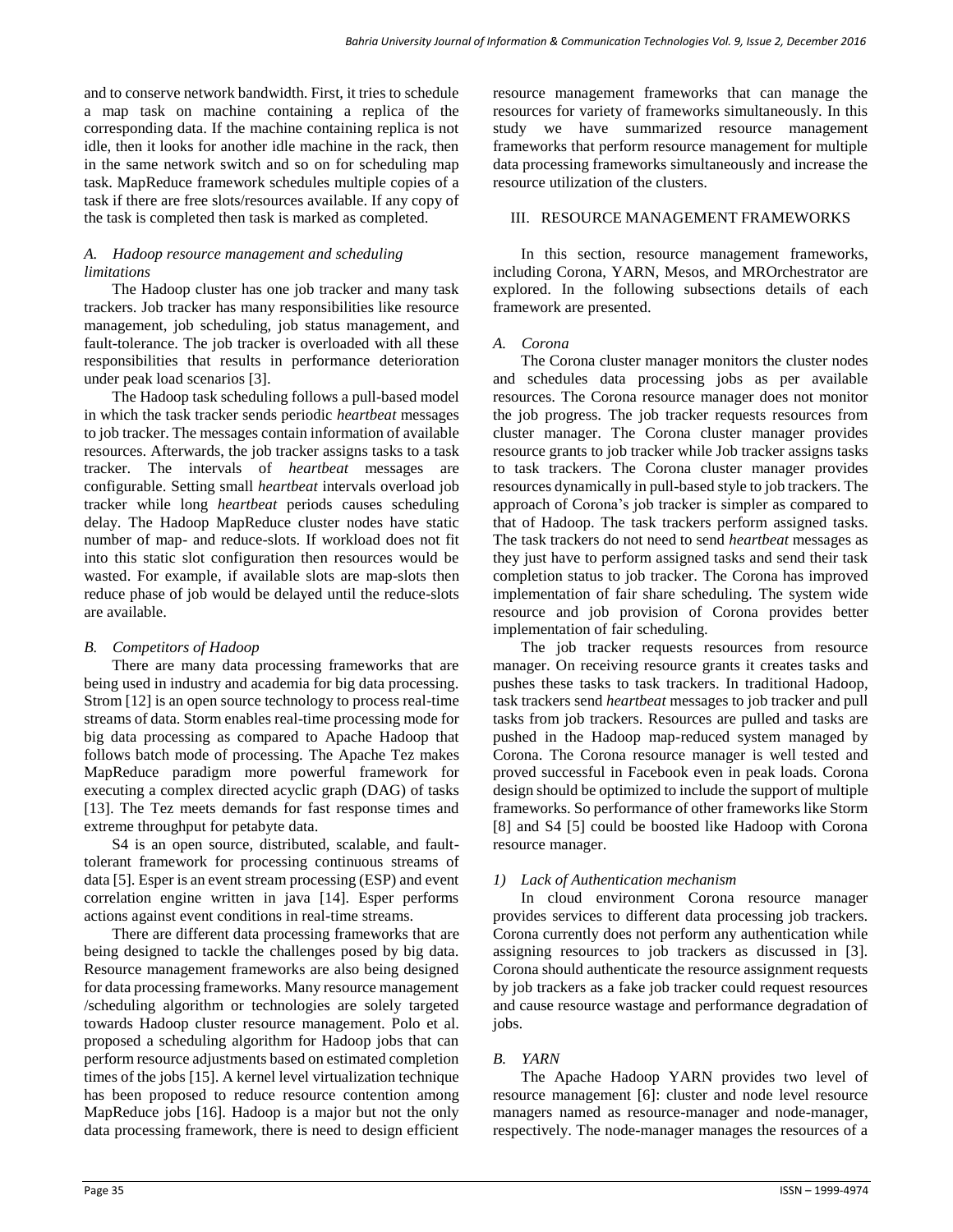single node. The resource-manager uses the services of nodemanagers to manage all resources in a cluster. Efficient resource management is the primary objective of a resourcemanager. It schedules memory, CPU, disk, and network bandwidth to meet the requirements of an application.

Another important component of this framework is application master that is framework/application specific instance to manage the execution of a job. The application master is responsible for job execution in fault-tolerant way. In general, application specific monitoring is the responsibility of application master.

YARN is designed to provide resource management to variety of processing frameworks including MapReduce, MPI, SPARK, and S4. Further, it has pluggable scheduling feature which accommodates MapReduce schedulers: the capacity scheduler and the fair scheduler. YARN employs a pull-based resource assignment in which an application master requests resources from resource manager. Then resource manager provides these resources to the application master. The application master is authenticated prior to resource assignment. The requested resources are assigned in the form of a container. YARN assigns resources to application master which provides container assignment to the node manager of the host on which containers are located. The node-manager further verifies this container assignment, making it a distinctive security feature.

The application master specifies the request parameters to optimize data locality and performance of the jobs. The description of four parameters of request is as follows:

- 1. Resource requirement: The amount of CPU and memory required.
- 2. Number of containers: The required number of containers.
- 3. Resource-name: The name of required resource host name, rack number, or "\*" if host name and rack number is not known.
- 4. Priority: Relative priority of resource allocations in comparison of requests by the same application master.

## *C. Mesos*

Mesos [2] is a resource management framework that performs resource management for different cluster computing frameworks like Hadoop and message passing interface (MPI). It has a simple architecture that enables easy extension and improvement. After deciding what resources can be offered to the processing frameworks, it offers or pushes those resources to the frameworks. The processing framework may accept or decline the offer. If the resource offer does not meet constraint of data locality, a processing framework would decline the offer. Thus, scheduling of the tasks would be delayed, making it a downside of push-based approach.

It is scalable as adding nodes in cluster does not degrade its performance. Fault tolerance is achieved by using zookeeper [9]. The master resource manager processes maintains information of failed nodes and available resources which is critical for resource allocation policy. A Mesos daemon, running on the slave nodes keeps informing about the free resources to the master resource manager. The configuration of master resource manager is maintained at the zookeeper [9] so that in case of a master failure, a fresh master instance could be instantiated using the soft-states.

Scheduling requirements of the processing frameworks are met by delegating scheduling control to them. The processing framework schedules its tasks on the accepted resources. Its pluggable resource allocation module enables an organization to implement its resource allocation policy.

The allocation module guarantees a specific amount of resources to each framework. It associates a time limit for the resource usage. In order to resolve contention for resources, a task would be killed if it keeps the resource longer than its time limit.

Mesos allows plug-gable isolation mechanism that isolates tasks of different processing framework running on the same slave node. For this purpose, it requires support mechanism from the host operating system. One such mechanism is Linux container.

Mesos allows a processing framework to describe its resource requirements. Correspondingly, it makes a resource offer to the processing framework. If the framework does not respond to the offer in a specified time, the resource-offer is discarded.

# *D. MROrchestrator*

This resource management framework improves the performance of map-reduce jobs by assigning them the required resources [4]. The resource contention is resolved by precise estimation and assignment of resources. MROrchestrator framework is comprised of the following components:

- Local resource-manager (LRM): This component runs on map and reduce task-trackers. Local resource manager has further following components:
	- ─ Resource profiler: For every task in task-tracker, it monitors resource utilization and embeds this information in *heartbeat* message for the consumption of the job-tracker.
	- ─ Estimator: It creates statistical estimates based on the utilization of allocated resources.
- Global resource-manager (GRM): It runs on job-tracker. LRM updates contention detector of GRM with resource imbalance; consequently, performance balancer in GRM suggests balanced resource allocation to LRM.

LRM uses Hadoop profiling [7] to monitor resource utilization and allocation for the task and embed this information in the *heartbeat* message of the task. Contention detector module of GRM running on job-tracker receives *heartbeat* messages to get resource profiling information. The GRM uses this profiling information to identify resource deficient and resource abundant tasks. The estimator uses predictive models to calculate resource finish time as function of resource usage. The difference between estimated and actual resource usage is the resource imbalance. This resource imbalance is provided to GRM so that it may adjust it.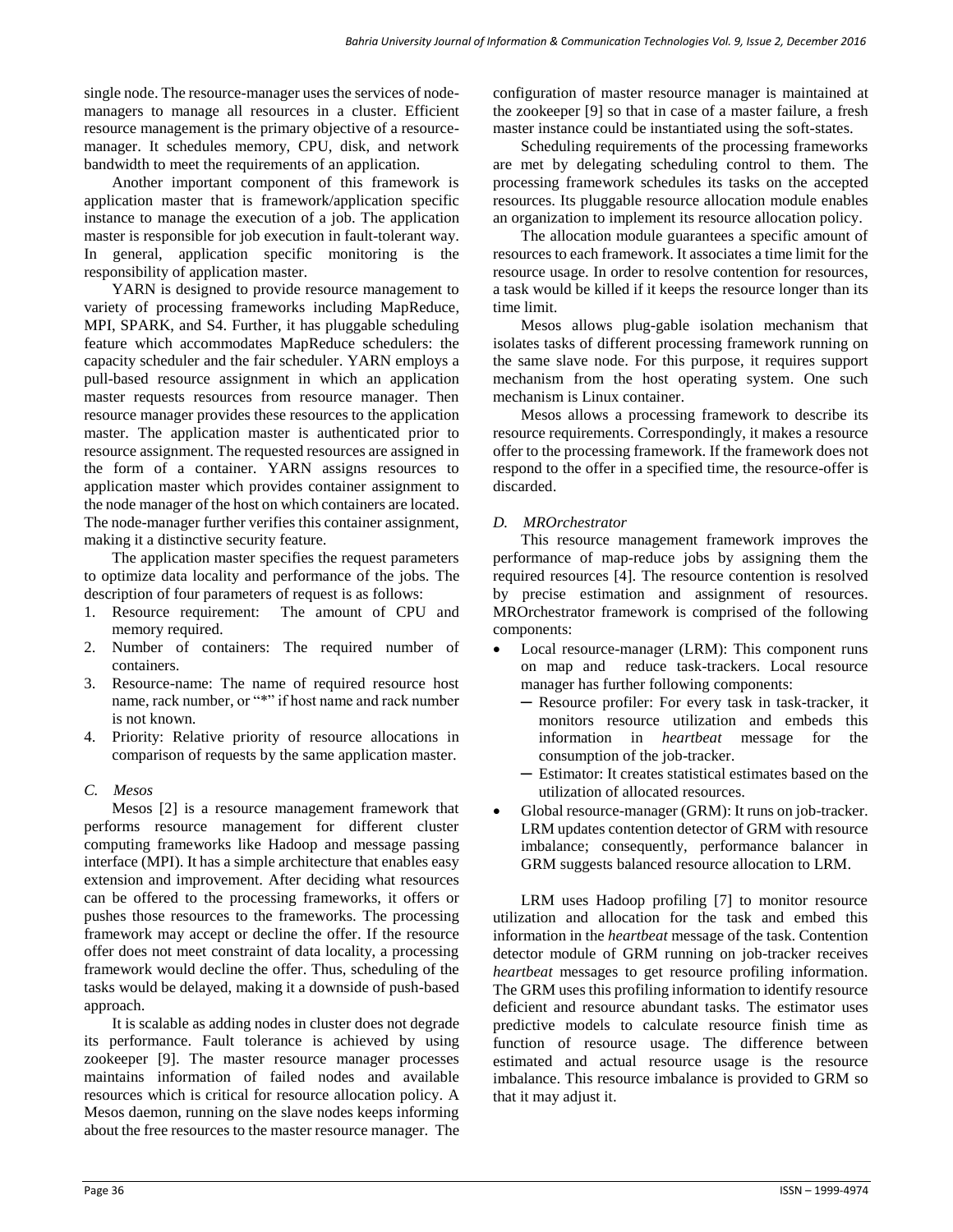The task progress score (PS) and actual finish time (AFT) is used to calculate the estimated finish time (EFT) based on a scaling factor  $\alpha$  according to the equation 1.

$$
EFT = \alpha \times \left(\frac{1 - PS}{PS}\right) \times AFT
$$
 (1)

The LRM performs resource estimation after specific interval using the following two statistical approaches: uniform and regression.

GRM receives resource estimations and resource imbalances from all tasks and use these resource estimations to dynamically increase allocated resources of the tasks after evaluation in global view of all tasks. It has information about task placements on task trackers and resource deficient and resource abundant tasks.

Let us consider a scenario as shown in Fig. 1 where we have three nodes  $N_1$ ,  $N_2$ , and  $N_3$ . Further, consider three jobs A, B and C, each having two map-tasks. The set of map-task is  $\{M_{ij} \mid i \in (A, B, C), j \in (1, 2)\}.$  For example,  $M_{A1}$ represents first map task of job A.

Assigned map-tasks to each node are shown in Fig. 1. As per the scenario,  $M_{A1}$  and  $M_{C2}$  are CPU deficient;  $M_{B2}$  is RAM deficient, while  $M_{A2}$ ,  $M_{B1}$ , and  $M_{C1}$  are resource abundant. GRM detects that between  $M_{B2}$  and  $M_{C1}$  resource contention is for memory (RAM) and resource contention between  $M_{A1}$  and  $M_{B1}$  is for CPU so it increases CPU allocation of  $M_{A1}$  and increases memory allocation of  $M_{B2}$ . Having information about resource balance of each task GRM can intelligently take decision to improve overall performance of all jobs.



Fig. 1 MROrchestrator: Scenario of resource distribution

## IV. COMPARISON OF RESOURCE MANAGEMENT FRAMEWORKS

In this section we present a feature vector, comprising resource assignment, scheduling, security, and physical system-level resources. Using the feature vector, a comparison of resource management frameworks is presented in Table 1. The description of each parameter of the feature vector is given in the following subsections.

#### *A. Support for multiple processing frameworks*

The support of multiple data processing frameworks is crucial because it increases the resource utilization. YARN and Mesos provide sharing of cluster resources among multiple data processing frameworks.

#### *B. Pluggable-scheduling*

Scheduling algorithm schedules the resource. There is variety of scheduling algorithms like FIFO, priority based, and fair share algorithms. Each algorithm has its own advantages and disadvantages. A resource management framework with pluggable scheduling algorithm can tailor scheduling approach according to requirement. For example, if fair sharing of resources is required fair share algorithm can be plugged in. Whenever prioritization of assignments is required, priority queue algorithm can be used.

Table I. Comparison of Resource Management frameworks

|                  |                                            | <b>Resource Management Frameworks</b> |             |                |                       |
|------------------|--------------------------------------------|---------------------------------------|-------------|----------------|-----------------------|
| Sr.<br>No.       | <b>Feature Vector</b>                      | Corona                                | <b>YARN</b> | Mesos          | <b>MROrchestrator</b> |
| 1.               | Multiple frameworks<br>Resource-Management | No                                    | <b>Yes</b>  | <b>Yes</b>     | No                    |
| $\overline{2}$ . | Pluggable-Scheduling                       | N <sub>0</sub>                        | <b>Yes</b>  | <b>Yes</b>     | N <sub>0</sub>        |
| 3.               | <b>Production Status</b>                   | <b>Yes</b>                            | <b>Yes</b>  | <b>Yes</b>     | No.                   |
| 4.               | <b>Push-based Resource</b><br>Assignment   | N <sub>o</sub>                        | No          | <b>Yes</b>     | N <sub>0</sub>        |
| 5.               | CPU Management                             | <b>Yes</b>                            | <b>Yes</b>  | <b>Yes</b>     | Yes                   |
| 6.               | Memory management                          | <b>Yes</b>                            | <b>Yes</b>  | <b>Yes</b>     | Yes                   |
| 7.               | Network-Bandwidth<br>Management            | Yes                                   | No          | N <sub>0</sub> | N <sub>0</sub>        |
| 8.               | Disk Management                            | Yes                                   | <b>Yes</b>  | N <sub>0</sub> | N <sub>0</sub>        |
| 9.               | <b>Security Measures</b>                   | N <sub>0</sub>                        | <b>Yes</b>  | N <sub>0</sub> | N <sub>0</sub>        |

#### *C. Production status*

The production status of the resource management frameworks is the metric to check which frameworks are under experiment and which are being used in production environment. As discussed by [3, 11], Corona is used by Facebook in production environment, YARN is used by Yahoo in production environment. Mesos is used in production environment of Twitter, eBay, and Apple [10].

#### *D. Push-based resource assignment*

A recent approach is to push resources to frameworks prior to their request. It is interesting to know which resource management frameworks are using this approach. By pushing resources, it avoids issues due to variation in the intervals of *heartbeat* message.

#### *E. CPU, memory, disk, and network bandwidth management*

For processing, the core cluster resources are CPU, memory, disk, and network bandwidth which are shared among data processing frameworks.